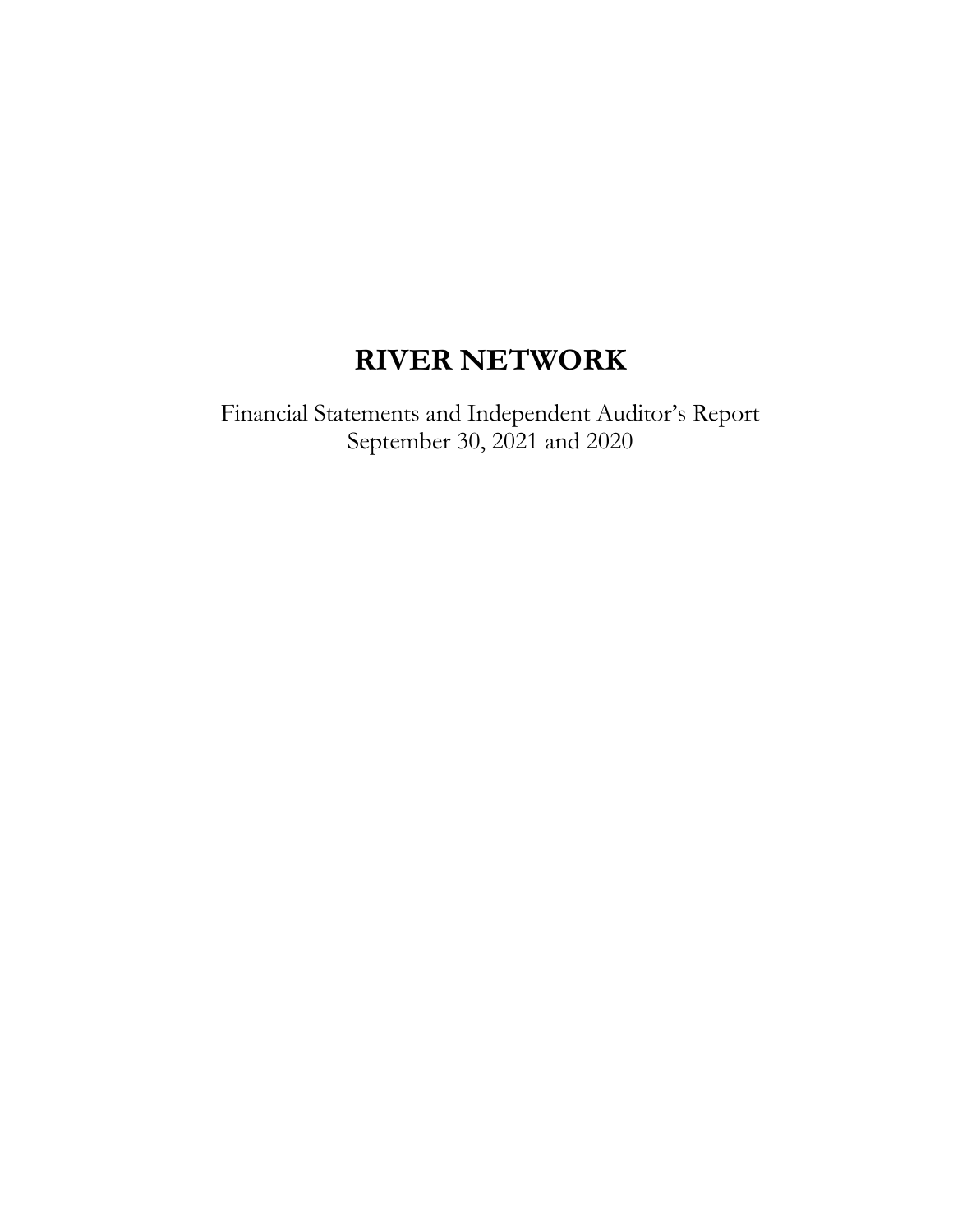## **RIVER NETWORK**

## **TABLE OF CONTENTS**

|                                                                                         | Page    |
|-----------------------------------------------------------------------------------------|---------|
| INDEPENDENT AUDITOR'S REPORT                                                            | $1 - 2$ |
| FINANCIAL STATEMENTS AS OF SEPTEMBER 30, 2021 AND 2020 AND FOR THE YEARS<br>THEN ENDED: |         |
| Statements of Financial Position                                                        | 3       |
| Statements of Activities                                                                | 4       |
| Statements of Functional Expenses                                                       | 5       |
| Statements of Cash Flows                                                                | 6       |
| Notes to Financial Statements                                                           | 7–14    |
|                                                                                         |         |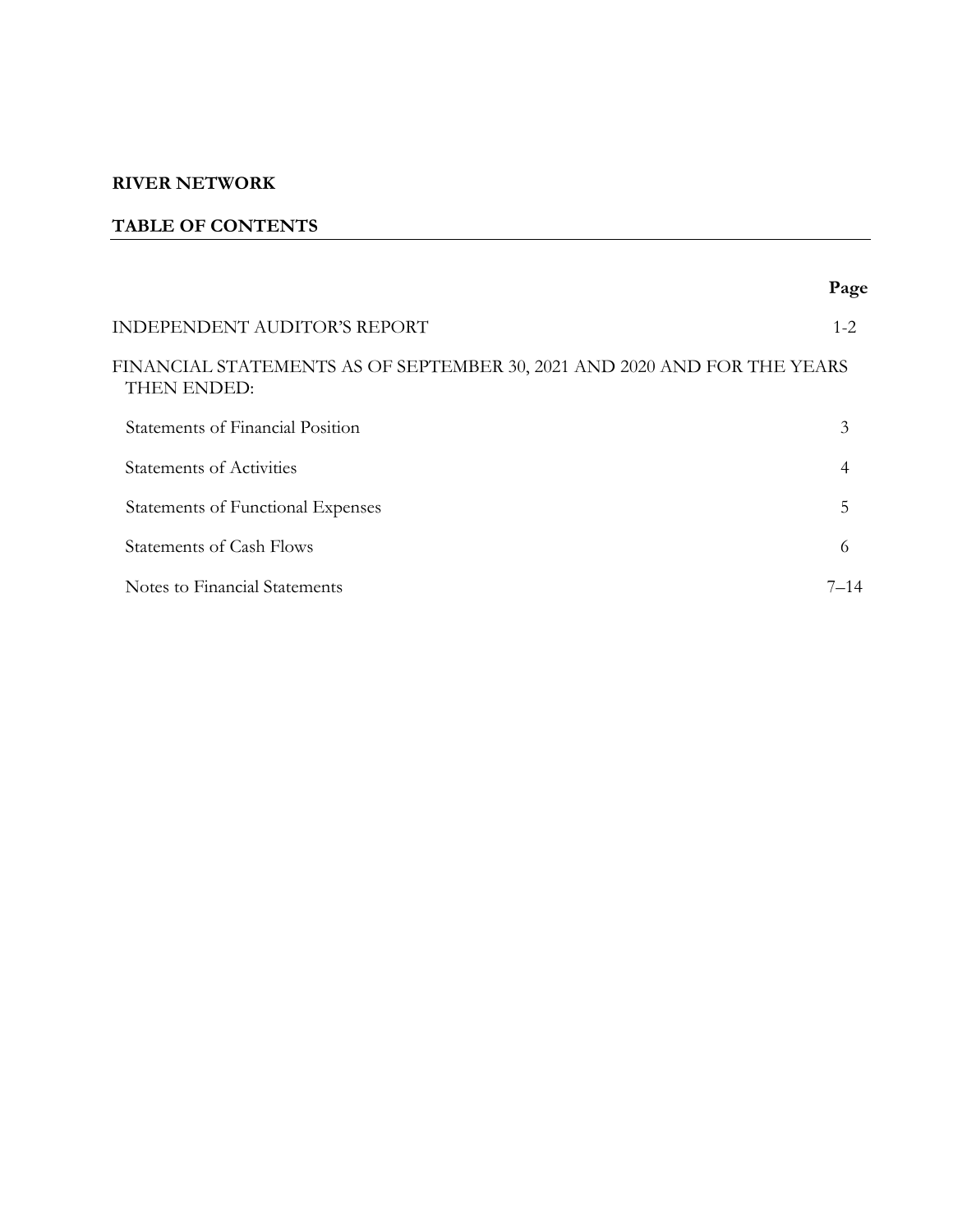

To the Board of Directors of River Network Boulder, Colorado

## **INDEPENDENT AUDITOR'S REPORT**

#### **Report on the Financial Statements**

We have audited the accompanying financial statements of River Network (a nonprofit organization), which comprise the statements of financial position as of September 30, 2021 and 2020 and the related statements of activities, functional expenses, and cash flows for the years then ended, and the related notes to the financial statements.

In our opinion, the financial statements referred to above present fairly, in all material respects, the financial position of River Network as of September 30, 2021 and 2020, and the changes in its net assets and its cash flows for the years then ended in accordance with accounting principles generally accepted in the United States of America.

#### **Basis for Opinion**

We conducted our audit in accordance with auditing standards generally accepted in the United States of America. Our responsibilities under those standards are further described in the Auditor's Responsibilities for the Audit of the Financial Statements section of our report. We are required to be independent of River Network and to meet our other ethical responsibilities in accordance with the relevant ethical requirements relating to our audit. We believe that the audit evidence we have obtained is sufficient and appropriate to provide a basis for our audit opinion.

## **Management's Responsibility for the Financial Statements**

Management is responsible for the preparation and fair presentation of the financial statements in accordance with accounting principles generally accepted in the United States of America, and for the design, implementation, and maintenance of internal control relevant to the preparation and fair presentation of financial statements that are free from material misstatement, whether due to fraud or error.

In preparing the financial statements, management is required to evaluate whether there are conditions or events, considered in the aggregate, that raise substantial doubt about River Network's ability to continue as a going concern within one year after the date that the financial statements are available to be issued.

## **Artesian CPA, LLC**

1624 Market Street, Suite 202 | Denver, CO 80202 p: 877.968.3330 f: 720.634.0905 info@ArtesianCPA.com | www.ArtesianCPA.com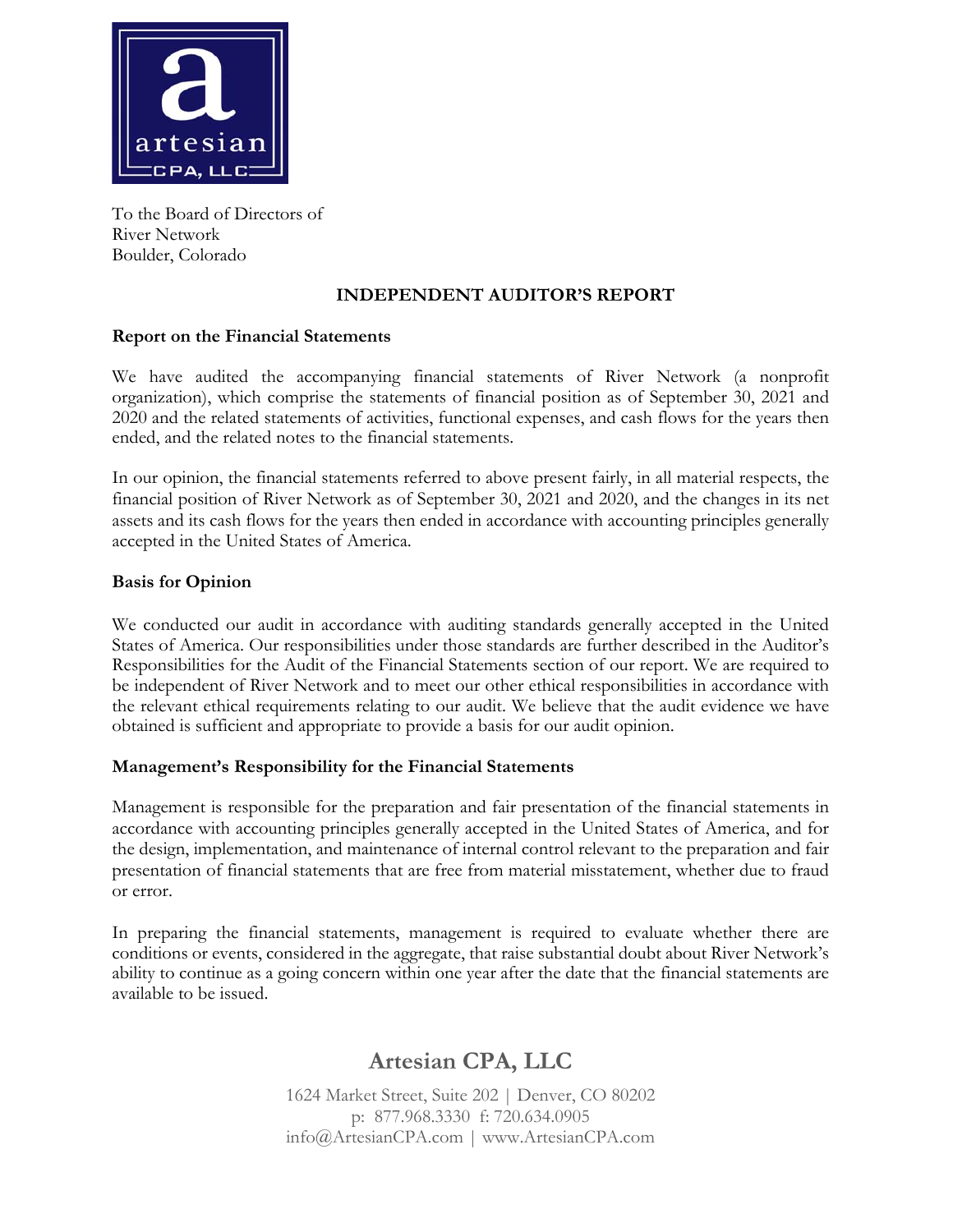#### **Auditor's Responsibilities for the Audit of the Financial Statements**

Our objectives are to obtain reasonable assurance about whether the financial statements as a whole are free from material misstatement, whether due to fraud or error, and to issue an auditor's report that includes our opinion. Reasonable assurance is a high level of assurance but is not absolute assurance and therefore is not a guarantee that an audit conducted in accordance with generally accepted auditing standards will always detect a material misstatement when it exists. The risk of not detecting a material misstatement resulting from fraud is higher than for one resulting from error, as fraud may involve collusion, forgery, intentional omissions, misrepresentations, or the override of internal control. Misstatements, including omissions, are considered material if there is a substantial likelihood that, individually or in the aggregate, they would influence the judgment made by a reasonable user based on the financial statements.

In performing an audit in accordance with generally accepted auditing standards, we:

- Exercise professional judgment and maintain professional skepticism throughout the audit.
- Identify and assess the risks of material misstatement of the financial statements, whether due to fraud or error, and design and perform audit procedures responsive to those risks. Such procedures include examining, on a test basis, evidence regarding the amounts and disclosures in the financial statements.
- Obtain an understanding of internal control relevant to the audit in order to design audit procedures that are appropriate in the circumstances, but not for the purpose of expressing an opinion on the effectiveness of River Network's internal control. Accordingly, no such opinion is expressed.
- Evaluate the appropriateness of accounting policies used and the reasonableness of significant accounting estimates made by management, as well as evaluate the overall presentation of the financial statements.
- Conclude whether, in our judgment, there are conditions or events, considered in the aggregate, that raise substantial doubt about River Network's ability to continue as a going concern for a reasonable period of time.

We are required to communicate with those charged with governance regarding, among other matters, the planned scope and timing of the audit, significant audit findings, and certain internal control related matters that we identified during the audit.

Antesian CRA LLC

**Artesian CPA, LLC**  Denver, Colorado January 10, 2022

## **Artesian CPA, LLC**

1624 Market Street, Suite 202 | Denver, CO 80202 p: 877.968.3330 f: 720.634.0905 info@ArtesianCPA.com | www.ArtesianCPA.com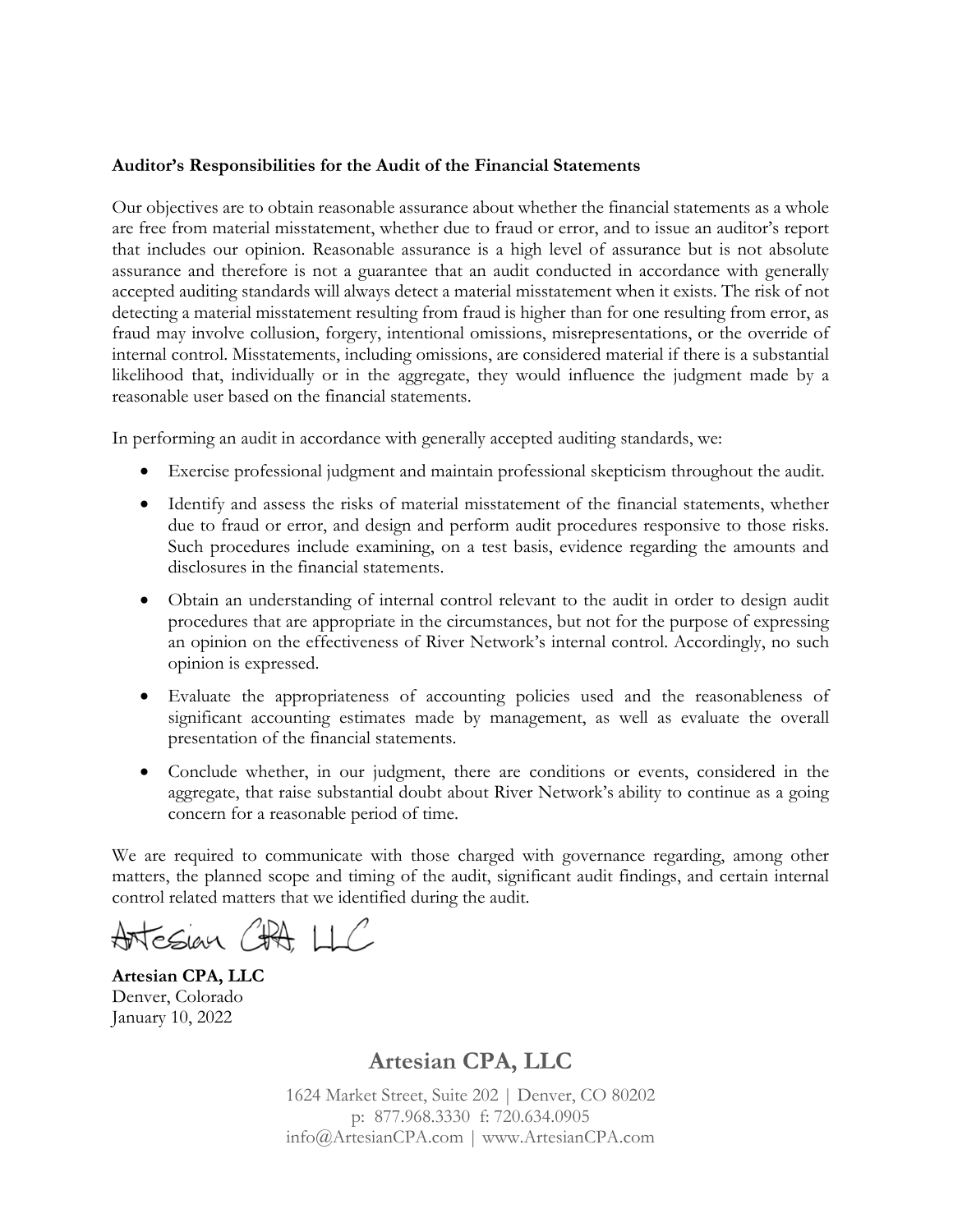## **RIVER NETWORK STATEMENTS OF FINANCIAL POSITION As of September 30, 2021 and 2020**

|                                     | 2021            |    | 2020        |
|-------------------------------------|-----------------|----|-------------|
| <b>ASSETS</b>                       |                 |    |             |
| <b>Current Assets:</b>              |                 |    |             |
| Cash and equivalents-unrestricted   | \$<br>1,305,095 |    | \$1,434,649 |
| Cash and equivalents-restricted     | 1,096,451       |    | 1,156,518   |
| Accounts receivable                 | 200,077         |    | 68,787      |
| Grants and contributions receivable | 282,750         |    | 266,000     |
| Prepaid expense                     | 23,259          |    | 4,426       |
| Security deposit                    | 2,367           |    | 3,131       |
| <b>Total Current Assets</b>         | 2,909,999       |    | 2,933,511   |
| Property and Equipment:             |                 |    |             |
| Property and equipment, net         | 47,093          |    | 60,711      |
| Total Property and Equipment        | 47,093          |    | 60,711      |
| <b>TOTAL ASSETS</b>                 | \$2,957,092     |    | \$2,994,222 |
| <b>LIABILITIES AND NET ASSETS</b>   |                 |    |             |
| <b>Current Liabilities:</b>         |                 |    |             |
| Accounts payable                    | \$<br>87,926    | \$ | 87,796      |
| Grants payable                      | 61,382          |    | 46,400      |
| Accrued payroll                     | 29,895          |    | 132,072     |
| Accrued vacation                    | 64,191          |    | 56,343      |
| <b>Total Liabilities</b>            | 243,394         |    | 322,611     |
| Net Assets:                         |                 |    |             |
| Without donor restrictions          | 1,322,247       |    | 1,246,593   |
| With donor restrictions             | 1,391,451       |    | 1,425,018   |
| <b>Total Net Assets</b>             | 2,713,698       |    | 2,671,611   |
| TOTAL LIABILITIES AND NET ASSETS    | \$2,957,092     |    | \$2,994,222 |

See Independent Auditor's Report and accompanying notes, which are an integral part of these financial statements.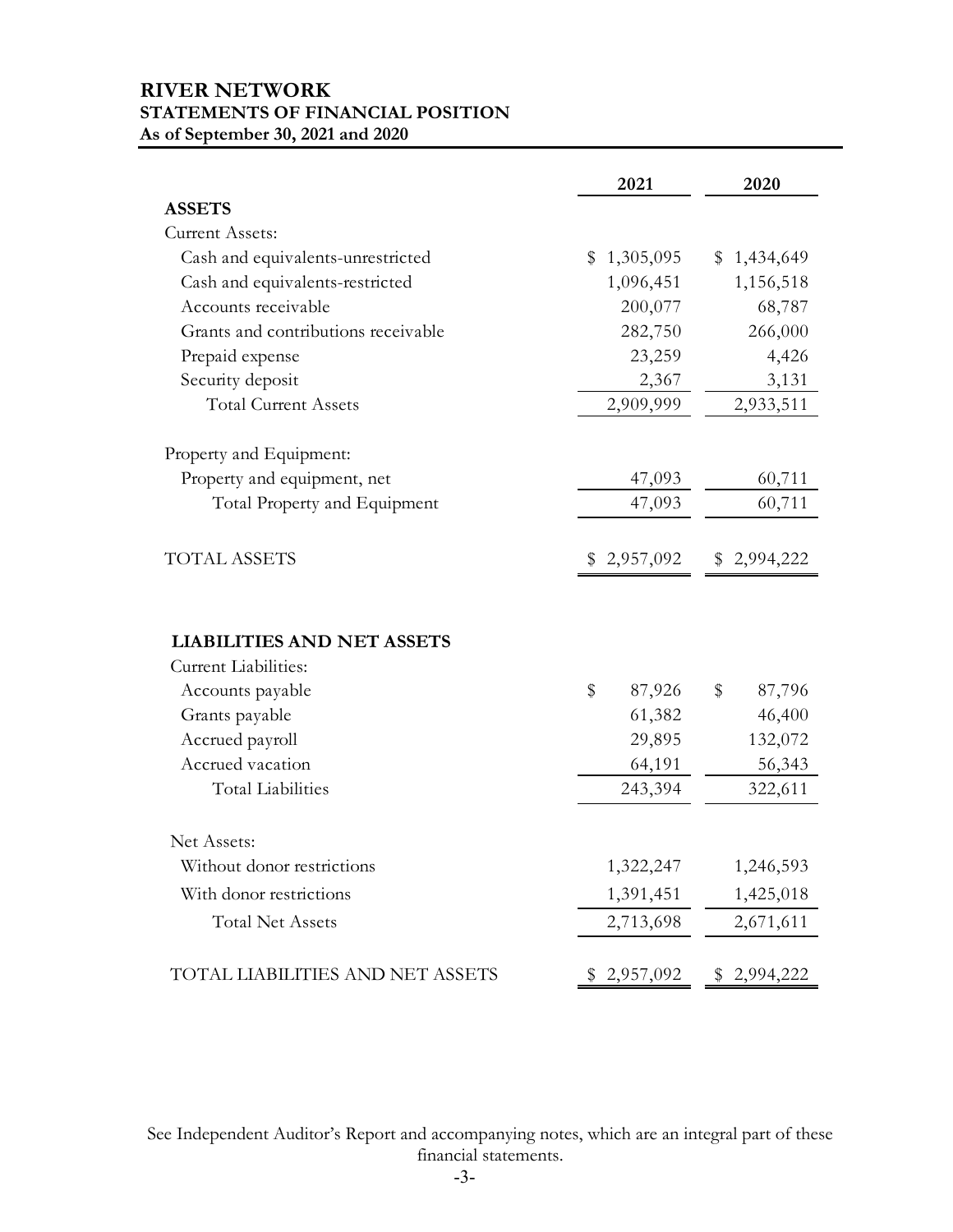## **RIVER NETWORK STATEMENTS OF ACTIVITIES For the years ended September 30, 2021 and 2020**

|                                                                                                                                                        | 2021                                    |                            |                 | 2020          |
|--------------------------------------------------------------------------------------------------------------------------------------------------------|-----------------------------------------|----------------------------|-----------------|---------------|
|                                                                                                                                                        | Without<br>Donor<br><b>Restrictions</b> | With Donor<br>Restrictions | Total           | Total         |
| Operating Activities:                                                                                                                                  |                                         |                            |                 |               |
| Foundation grants and contributions                                                                                                                    | 114,000<br>\$                           | \$1,175,000                | 1,289,000<br>\$ | 875,000<br>\$ |
| Government grants and contributions                                                                                                                    | 569,727                                 |                            | 569,727         | 784,829       |
| Individual and small business contributions                                                                                                            | 163,110                                 | 275,000                    | 438,110         | 304,175       |
| Corporate grants and contributions                                                                                                                     | 84,000                                  | 350,000                    | 434,000         | 532,000       |
| Membership dues                                                                                                                                        | 33,790                                  |                            | 33,790          | 38,500        |
| Annual River Rally registration fees and sales,<br>net of scholarships of \$38,824 and \$58,028,<br>as of September 30 2021 and 2020,<br>respectively. | 30,286                                  |                            | 30,286          | 52,290        |
| Fees for services                                                                                                                                      | 25,638                                  |                            | 25,638          | 11,170        |
| Interest income                                                                                                                                        | 954                                     |                            | 954             | 1,610         |
| Other income                                                                                                                                           |                                         |                            |                 | 1,622         |
| Net assets released from restrictions                                                                                                                  | 1,833,567                               | (1,833,567)                |                 |               |
| Total Revenues and Support                                                                                                                             | 2,855,072                               | (33, 567)                  | 2,821,505       | 2,601,196     |
| Expenses:                                                                                                                                              |                                         |                            |                 |               |
| Program services                                                                                                                                       | 2,168,904                               |                            | 2,168,904       | 2,074,064     |
| Supporting services:                                                                                                                                   |                                         |                            |                 |               |
| Management and general                                                                                                                                 | 374,497                                 |                            | 374,497         | 399,174       |
| Fundraising                                                                                                                                            | 236,017                                 |                            | 236,017         | 311,062       |
| <b>Total Expenses</b>                                                                                                                                  | 2,779,418                               |                            | 2,779,418       | 2,784,300     |
| Change in net assets                                                                                                                                   | 75,654                                  | (33, 567)                  | 42,087          | (183, 104)    |
| Net assets at beginning of year                                                                                                                        | 1,246,593                               | 1,425,018                  | 2,671,611       | 2,854,715     |
| Net assets at end of year                                                                                                                              | \$1,322,247                             | \$1,391,451                | 2,713,698<br>S  | \$2,671,611   |

See Independent Auditor's Report and accompanying notes, which are an integral part of these financial statements.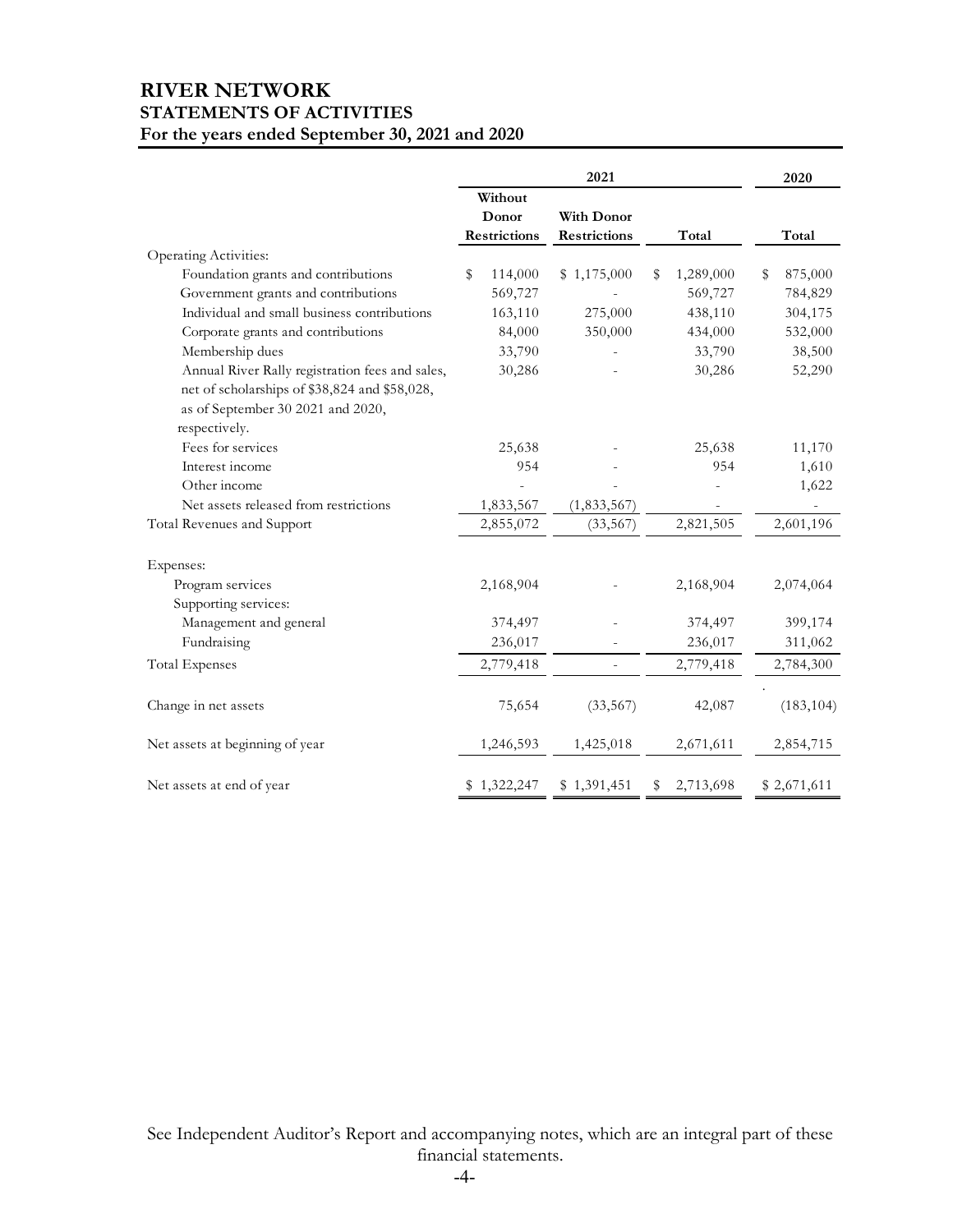## **RIVER NETWORK STATEMENTS OF FUNCTIONAL EXPENSES For the years ended September 30, 2021 and 2020**

|                                | 2021                       |                           |                            |                          |                          |
|--------------------------------|----------------------------|---------------------------|----------------------------|--------------------------|--------------------------|
|                                | Program<br><b>Services</b> |                           | <b>Supporting Services</b> |                          |                          |
|                                | <b>River Program</b>       | Management<br>and General | Fundraising                | Total<br><b>Expenses</b> | Total<br><b>Expenses</b> |
| Salaries and wages             | \$<br>986,859              | \$<br>167,847             | \$<br>188,063              | \$1,342,769              | 1,415,434<br>S           |
| Other professional fees        | 450,328                    | 4,476                     | 7,671                      | 462,475                  | 342,802                  |
| Grant expenses                 | 457,429                    |                           |                            | 457,429                  | 505,927                  |
| Accounting fees                | 5,482                      | 112,222                   | 625                        | 118,329                  | 66,584                   |
| Payroll taxes                  | 83,804                     | 16,730                    | 14,147                     | 114,681                  | 95,439                   |
| Pension plan contributions     | 35,918                     | 9,903                     | 6,700                      | 52,521                   | 48,629                   |
| Program materials              | 44,780                     | 3,937                     | 150                        | 48,867                   | 13,544                   |
| Computer and software services | 26,841                     | 2,718                     | 2,122                      | 31,681                   | 36,156                   |
| Occupancy                      | 16,971                     | 3,487                     | 2,790                      | 23,248                   | 44,562                   |
| Employee benefits              | 9,132                      | 11,064                    |                            | 20,196                   | 22,560                   |
| Travel                         | 13,351                     | 498                       | 1,587                      | 15,436                   | 57,784                   |
| Depreciation                   |                            | 13,618                    |                            | 13,618                   | 20,688                   |
| Telephone                      | 7,582                      | 4,693                     | 1,219                      | 13,494                   | 14,521                   |
| Dues and subscriptions         | 7,458                      | 3,576                     | 2,128                      | 13,162                   | 6,364                    |
| Advertising and promotion      | 2,642                      | 9,649                     | 350                        | 12,641                   | 12,007                   |
| Insurance                      |                            | 7,665                     |                            | 7,665                    |                          |
| Meetings and events            | 6,941                      |                           | 110                        | 7,051                    | 43,345                   |
| Staff training                 | 5,697                      | 879                       | 331                        | 6,907                    | 7,721                    |
| Office expenses                | 4,157                      | 805                       | 1,201                      | 6,163                    | 3,887                    |
| Bank charges                   | 3,517                      | 550                       | 2,022                      | 6,089                    | 6,333                    |
| Taxes and licenses             | 15                         | 180                       | 4,801                      | 4,996                    | 5,063                    |
| Equipment rental               |                            |                           |                            |                          | 11,905                   |
| Bad debt                       |                            |                           |                            |                          | 3,045                    |
|                                | \$<br>2,168,904            | 374,497<br>S              | 236,017<br>Ş               | \$2,779,418              | 2,784,300<br>\$.         |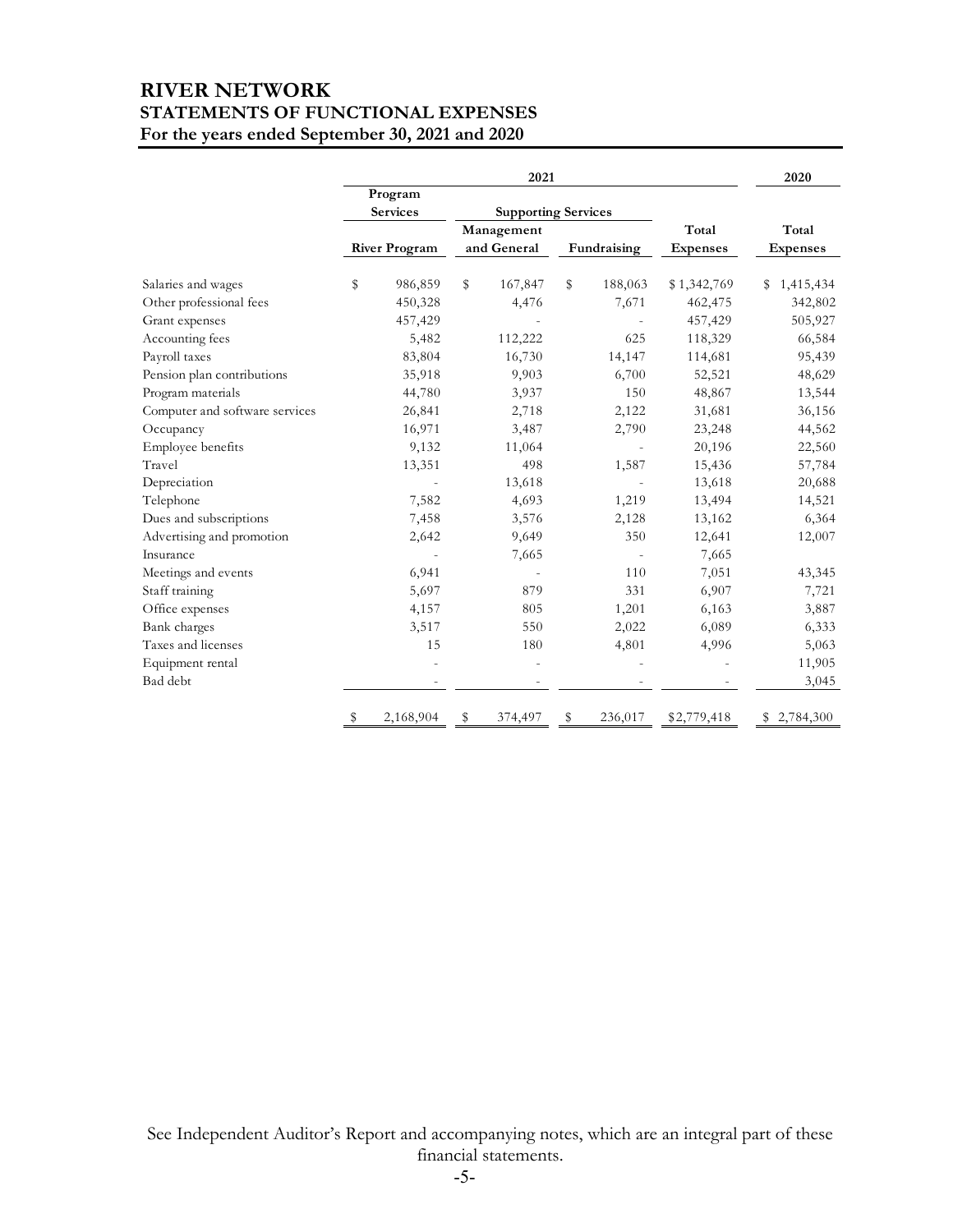## **RIVER NETWORK STATEMENTS OF CASH FLOWS For the years ended September 30, 2021 and 2020**

|                                                       | 2021            | 2020             |
|-------------------------------------------------------|-----------------|------------------|
| <b>CASH FLOWS FROM OPERATING ACTIVITIES</b>           |                 |                  |
| Changes in net assets                                 | \$<br>42,087    | (183, 104)<br>\$ |
| Adjustments to reconcile changes in net assets to net |                 |                  |
| cash provided by/(used in) operating activities:      |                 |                  |
| Depreciation                                          | 13,618          | 20,688           |
| Change in operating assets and liabilities:           |                 |                  |
| Change in grants and contributions receivable         | (16,750)        | 662,950          |
| Change in accounts receivable                         | (131,290)       | 27,501           |
| Change in prepaid expense                             | (18, 833)       | 8,121            |
| Change in security deposit                            | 764             |                  |
| Change in accounts payable                            | 129             | 38,206           |
| Change in grants payable                              | 14,982          | 32,240           |
| Change in accrued payroll                             | (102, 177)      | 112,380          |
| Change in accrued vacation                            | 7,849           | 11,293           |
| Net cash provided by/(used in) operating activities   | (189, 621)      | 730,275          |
| Net increase/(decrease) in cash and cash equivalents  | (189, 621)      | 730,275          |
| Cash and cash equivalents at beginning of year        | 2,591,167       | 1,860,892        |
| Cash and cash equivalents at end of year              | \$<br>2,401,546 | \$2,591,167      |
| Cash reported on Statement of Financial Position:     |                 |                  |
| Cash and equivalents-unrestricted                     | \$<br>1,305,095 | \$1,434,649      |
| Cash and equivalents-restricted                       | 1,096,451       | 1,156,518        |
|                                                       |                 |                  |
| Total Cash and Cash Equivalents                       | \$<br>2,401,546 | \$2,591,167      |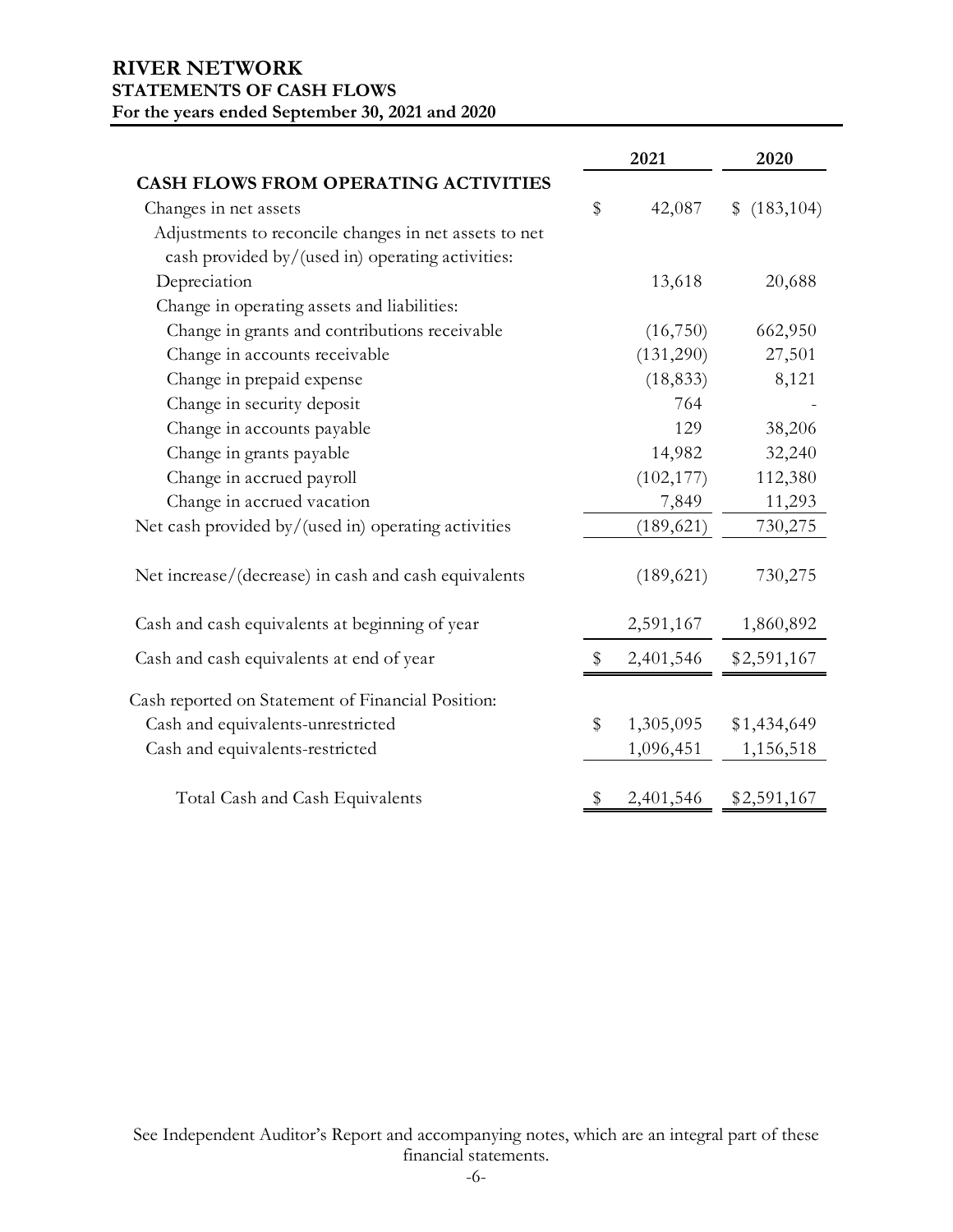## **NOTE 1: NATURE OF ACTIVITIES AND SIGNIFICANT ACCOUNTING POLICIES**

#### Nature of Activities

River Network (the "Organization) is an Oregon not-for-profit organization founded in March 1988. The Organization envisions a future of clean and ample water for people and nature, where local caretakers are well-equipped, effective and courageous champions for our rivers. The Organization's mission is to empower and unite people and communities to protect and restore rivers and other waters that sustain all life.

The Organization maintains an office in Boulder, Colorado, with staff in field locations including Oregon, Illinois, North Carolina, Maryland, Michigan, Pennsylvania, California and Delaware. River Network has invested in the systems necessary to support such a decentralized team, including online workspaces, virtual conferencing and tight alignment between its strategic plan, annual work plan, and personal objectives for each staff person.

Over the past 33 years, the Organization has accomplished its mission by investing in local efforts and helping advance impact at more significant scales (system, state, regional, national). The Organization has worked with groups and individuals in every state and region of the U.S. and beyond. It provides one-on-one mentoring and consulting, virtual training, and conferences to strengthen local efforts; convenes groups for greater impact; and increases the transfer of practical water management solutions. Over 8,500 community groups, nonprofit organizations, governmental entities and tribes are part of its community.

Fiscal Year 2021's efforts were focused on four key issues identified within its current strategic plan (2018-2022) in addition to leadership development and data to action:

Clean, Safe, Affordable Drinking Water: Some 13.8 million U.S. households (almost 12%) face unaffordable water bills while water utilities struggle to fund maintenance or replacement of aging pipes. We will expand understanding of the causes and circumstances of today's crisis, develop and disseminate new tools, and help identify a common rural and urban agenda that unifies and focuses our collective actions.

Resilient Cities and Communities: Over 12% of the U.S. population is exposed to flood risk, including nearly 170 coastal communities reaching or exceeding the threshold for chronic inundation from rising seas by 2035. Drought is no less of a threat. River Network will provide knowledge, tools, and engagement opportunities to local champions building resilient communities that anticipate risk, limit impact, and recover quickly from disaster.

Healthy Rivers in Agricultural Landscapes: Farmers and ranchers are essential partners in building a thriving agricultural sector that also supports clean water and healthy rivers. Farms, ranches, and rangeland occupy roughly 44% of U.S. land, consume approximately 80% of our water, and are a leading cause of water pollution and water security when improperly managed. Over the next five years, River Network will advance novel partnerships, opportunities to build trust, and identify aligned interests for forward progress.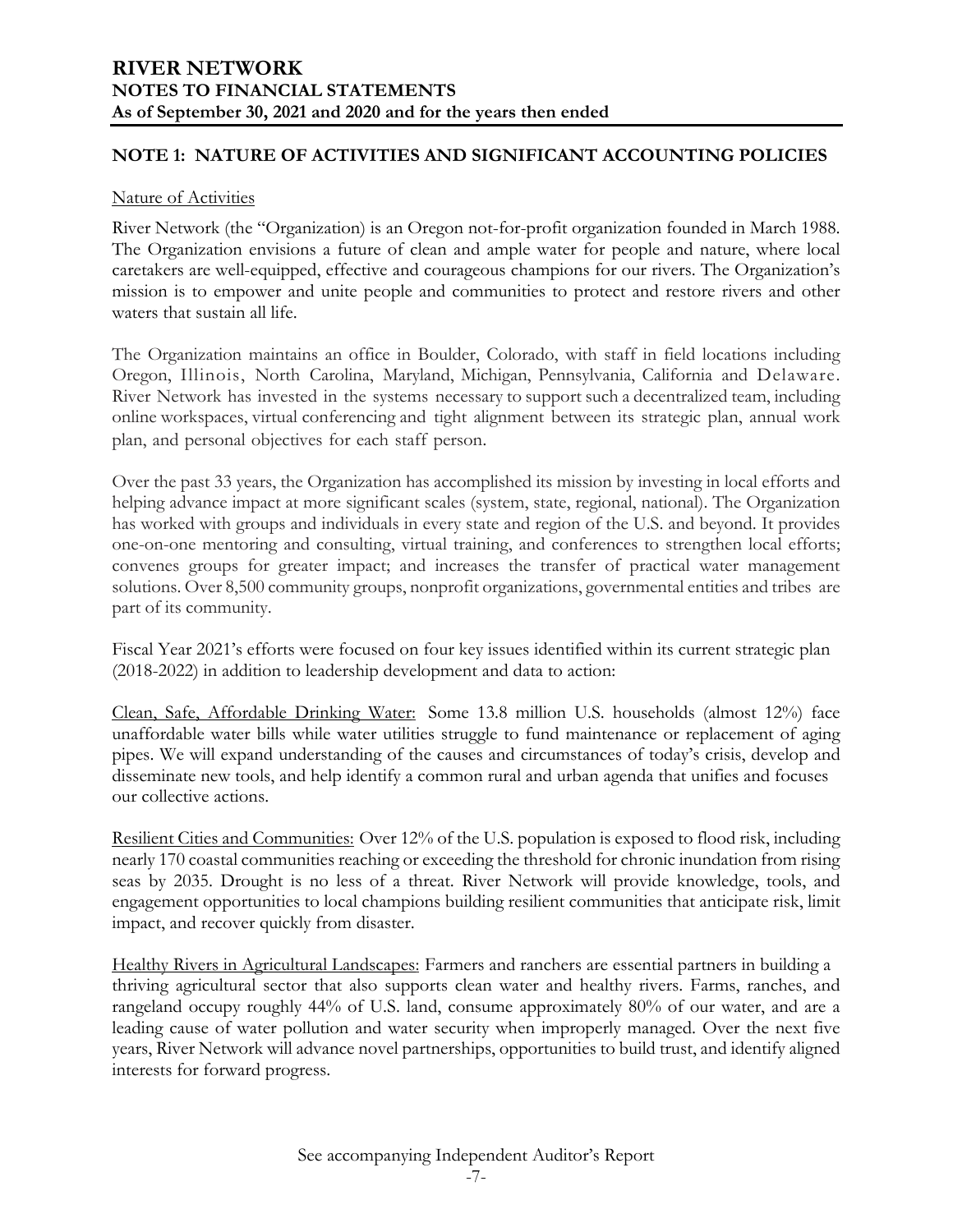Robust and Effective Water Laws and Policies: When well-crafted, enforced, and fully funded, water laws and policies at the local, state, and federal level safeguard the health of our rivers and the security of our drinking water. With existing laws and policies under threat, River Network will leverage our network and our influence to defend protections vital to our nation, our children, and our environment.

The priorities noted above and their integration and intersection with equity, diversity, and inclusion, provide a focus for River Network's production and delivery of tools, training, mentoring, and financial assistance to help leaders, organizations, and coalitions expand their impact as well as sharpen what River Network shares via their website, monthly e-newsletter River Voices, the annual River Rally conference (virtual in 2021), webinars, workshops, and peer exchanges, and one-on-one mentoring, consulting and engagement.

These priorities are also supported by and are integrated across the structure of functions at River Network: River Programs, Community Engagement, Finance and Operations, Fundraising and Communications, and Executive. Staff work together and within and across these functions to fulfill grant and donor obligation and expanded into new mission-driven areas of opportunity. This alignment and cooperation help the Organization to be a highly effective and strategically focused organization.

#### Financial Statement Presentation

The financial statements of the Organization have been prepared on the accrual basis of accounting in accordance with accounting principles generally accepted in the United States of America (GAAP). The financial statements are presented in accordance with Financial Accounting Standards Board (FASB) Accounting Standards Codification (ASC) 958 dated August 2016, and the provisions of the American Institute of Certified Public Accountants (AICPA) "Audit and Accounting Guide for Notfor-Profit Organizations" (the "Guide"). Under the provisions of the Guide, net assets and revenues, and gains and losses are classified based on the existence or absence of donor-imposed restrictions. Accordingly, the net assets of the Organization and changes therein are classified as follows:

## Net Assets Without Donor Restrictions

Net assets that are not subject to donor-imposed restrictions and may be expended for any purpose in performing the primary objectives of the Organization. The Organization's board may designate assets without restrictions for specific operational purposes from time to time.

## Net Assets With Donor Restrictions

Net assets subject to stipulations imposed by donors, and grantors. Some donor restrictions are temporary in nature; those restrictions will be met by actions of the Organization or by the passage of time. Other donor restrictions are perpetual in nature, whereby the donor has stipulated the funds be maintained in perpetuity.

## Use of Estimates

The preparation of financial statements in conformity with accounting principles generally accepted in the United States of America requires management to make estimates and assumptions that affect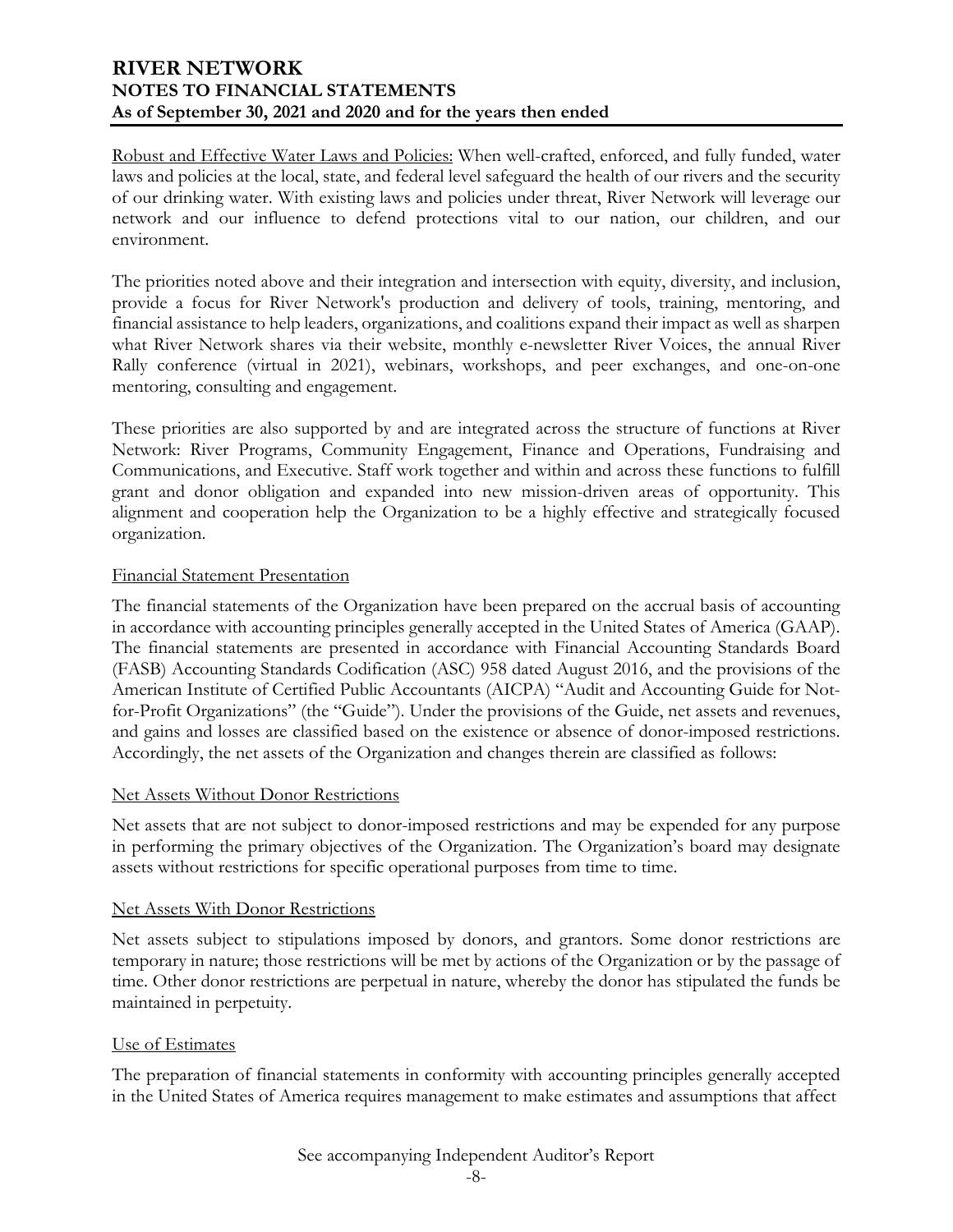certain reported amounts and disclosures. Accordingly, actual results could differ from those estimates.

#### Cash and Cash Equivalents

For the purposes of the statements of cash flows, the Organization considers all highly liquid investments with an initial maturity of three months or less, except those designated for long-term purposes, to be cash equivalents. The Organization's cash and cash equivalents in bank deposit accounts, at times, may exceed federally insured limits. As of September 30, 2021 and 2020, the Organization's cash balances exceeded FDIC insured limits by \$2,136,485 and \$2,318,562, respectively.

#### Accounts and Grants and Contributions Receivable

Accounts and grants and contributions receivable, represent amounts due from customers and donors, are stated at amounts estimated by management to be the net realizable value. The Organization periodically evaluates the collectability of accounts and grants and contributions receivable and establishes a reserve for uncollectible accounts based on an evaluation of the specific unpaid account balances. Accounts receivable totaled \$200,077 and \$68,787 and no allowances against such as of September 30, 2021 and 2020, respectively. Grants and contributions receivable totaled \$282,750 and \$266,000 and no allowances against such as of September 30, 2021 and 2020, respectively. Bad debt expense totaled \$0 and \$3,045 for the years ended September 30, 2021 and 2020, respectively.

#### Property and Equipment

Acquisitions of assets in excess of \$5,000 are capitalized at cost. Property and equipment are depreciated using the straight-line method over the assets estimated useful lives which range from 5- 7 years. The Company assesses its property and equipment for indications of impairment annually and adjusts the carrying balances if impairments are determined. Donations of property and equipment are recorded as support at their estimated fair value at the date of donation.

Contributions restricted for the acquisition of land, buildings, and equipment are reported as net assets without donor restrictions upon acquisition of the assets and the assets are placed in service.

#### Accrued Compensated Absences

The Organization provides vacation leave to its full-time employees. These are earned based on years of service. Employees can only accrue a maximum number of hours based on their years of service. The maximum amount is 200 hours. If an employee reaches their maximum, they cannot accrue more time until paid time off is used. Upon separation from service, employees are paid for unused vacation leave. Accrued compensated absences as of September 30, 2021 and 2020 were \$64,191 and \$56,343, respectively.

#### Grant and Contract Revenue

For all grants and contracts which are considered to be exchange transactions, revenue is recognized as allowable reimbursable expenses are incurred. Cash received in excess of allowable expenses is recorded as deferred revenue, and allowable expenses incurred in excess of cash received are recorded as receivables.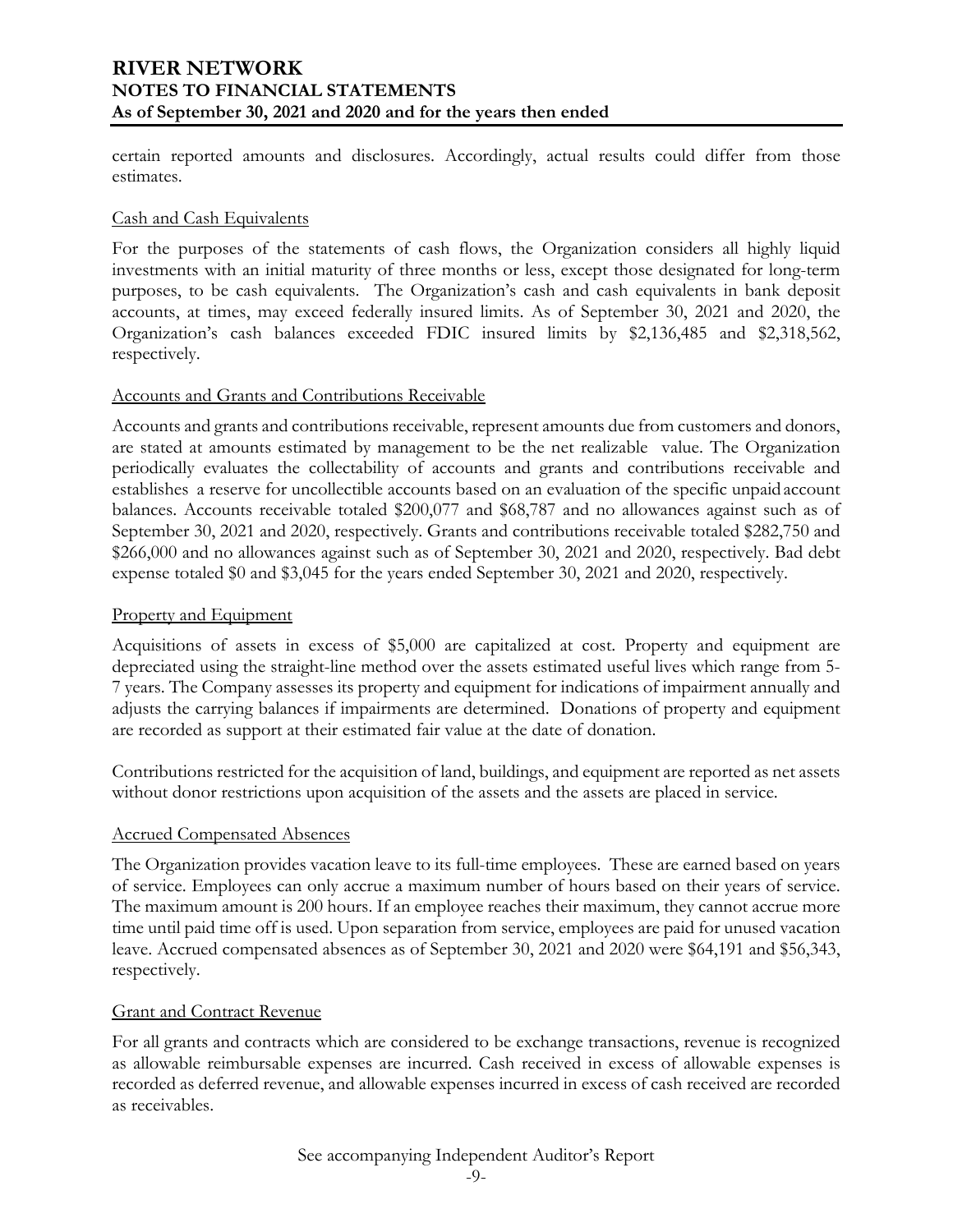#### Contributions

Unconditional contributions are recognized when pledged and recorded as net assets without donor restrictions or net assets with donor restrictions, depending on the existence and/or nature of any donor-imposed restrictions. Conditional promises to give are recognized when the conditions on which they depend are substantially met. Gifts of cash and other assets are reported with donor restricted support if they are received with donor stipulations that limit the use of the donated assets. When a restriction expires, that is, when a stipulated time restriction ends or a purpose restriction is accomplished, net assets with donor restrictions are reclassified to net assets without donor restrictions and reported in the statement of activities as net assets released from restrictions. Donor-restricted contributions whose restrictions are met in the same reporting period are reported as net assets without donor restriction support.

## Contributed Services and Other In-Kind Contributions

Contributed services are recorded if they (a) create or enhance nonfinancial assets or (b) require specialized skills, are performed by people with those skills, and would otherwise be purchased by the Organization. A number of volunteers have contributed significant amounts of their time in the Organization's program services but are not recognized as contributions in the financial statements because they do not meet the aforementioned criteria. For the year ended September 30, 2021 there were no in-kind contributions.

#### Measure of Operation

The statement of activities reports all changes in net assets, including changes in net assets from operating and non-operating activities. Operating activities consist of those items attributable to the Organization's ongoing activities. Non-operating activities are limited to resources that generate return from investments, contributions, leasing and other activities considered to be of a more unusual or nonrecurring nature.

#### New Accounting Pronouncement

In February 2016, the FASB issued ASU 2016-02, *Leases* (Topic 842). This ASU requires a lessee to recognize a right-of-use asset and a lease liability under most operating leases in its balance sheet. The ASU is effective for annual and interim periods beginning after December 15, 2021, including interim periods within those fiscal years. Early adoption is permitted. We are continuing to evaluate the impact of this new standard on our financial reporting and disclosures.

#### Functional Allocation of Expenses

The financial statements report certain expenses that are attributable to more than one program or supporting function. Therefore, expenses require allocation on a reasonable basis that is consistently applied. The shared expenses allocated include compensation and benefits, which are allocated on the basis of estimates of time and effort. Other shared expenses are allocated on a percentage of Staff FTEs (full-time equivalents) across the functional areas.

## Reclassification

Certain comparative figures have been reclassified to conform to the current year presentation.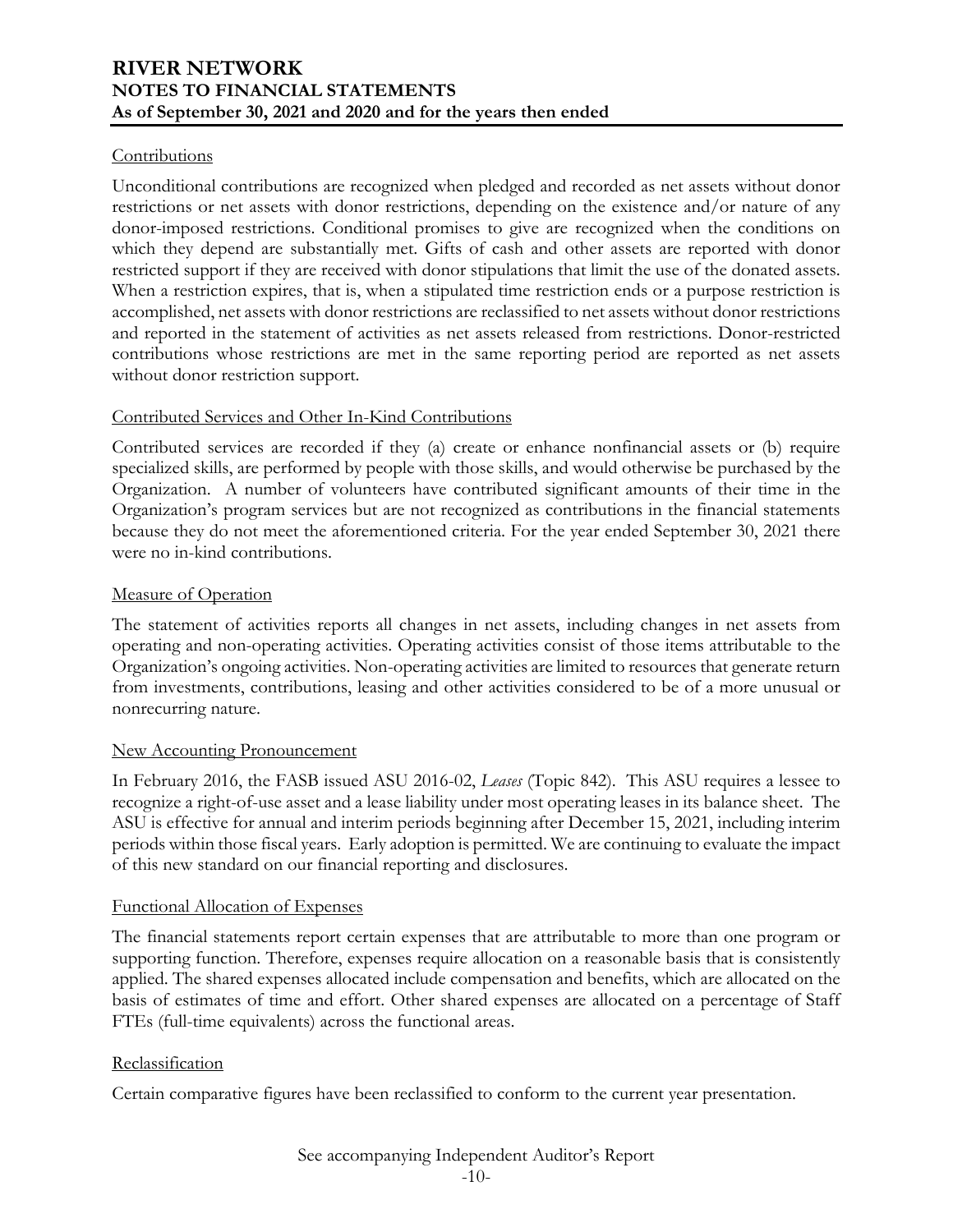#### Income Tax

No provision has been made for income taxes, since the Organization is exempt from Federal income tax pursuant to Internal Revenue Code Section 501(c)(3). There was no unrelated business taxable income during the year. The Organization has not recognized any cumulative adjustment relating to the adoption of FASB ASC Income Tax Topic, nor are there any unrecognized tax benefits to be disclosed as of September 30, 2021. Uncertainty in income taxes for a not-for-profit organization would include the status of its exemption from taxes, status of filings in local jurisdictions, and unrelated business income, if any. The Organization's information return filings for the years 2019 to 2021 remain subject to examination by the Internal Revenue Service.

## **NOTE 2: FAIR VALUE MEASUREMENTS**

Financial Accounting Standards Board ("FASB") guidance specifies a hierarchy of valuation techniques based on whether the inputs to those valuation techniques are observable or unobservable. Observable inputs reflect market data obtained from independent sources, while unobservable inputs reflect market assumptions. The hierarchy gives the highest priority to unadjusted quoted prices in active markets for identical assets or liabilities (Level 1 measurement) and the lowest priority to unobservable inputs (Level 3 measurement). The three levels of the fair value hierarchy are as follows:

Level 1 – Unadjusted quoted prices in active markets for identical assets or liabilities that the reporting entity has the ability to access at the measurement date. Level 1 primarily consists of financial instruments whose value is based on quoted market prices such as exchange-traded instruments and listed equities.

Level 2 – Inputs other than quoted prices included within Level 1 that are observable for the asset or liability, either directly or indirectly (e.g., quoted prices of similar assets or liabilities in active markets, or quoted prices for identical or similar assets or liabilities in markets that are not active).

Level 3 – Unobservable inputs for the asset or liability. Financial instruments are considered Level 3 when their fair values are determined using pricing models, discounted cash flows or similar techniques and at least one significant model assumption or input is unobservable.

The carrying amount reported in the statements of financial position approximate their fair value.

## **NOTE 3: PROPERTY AND EQUIPMENT**

Property and equipment as of September 30, 2021 and 2020 are summarized as follows:

|                            | 2021 |           |    | 2020      |
|----------------------------|------|-----------|----|-----------|
| Land                       | \$   | 5,900     | \$ | 5,900     |
| Website                    |      | 35,351    |    | 35,351    |
| Software                   |      | 97,790    |    | 97,790    |
|                            |      | 139,041   |    | 139,041   |
| Accumulated depreciation   |      | (91, 948) |    | (78, 330) |
| Net Property and Equipment |      | 47,093    | Ж, | 60,711    |

See accompanying Independent Auditor's Report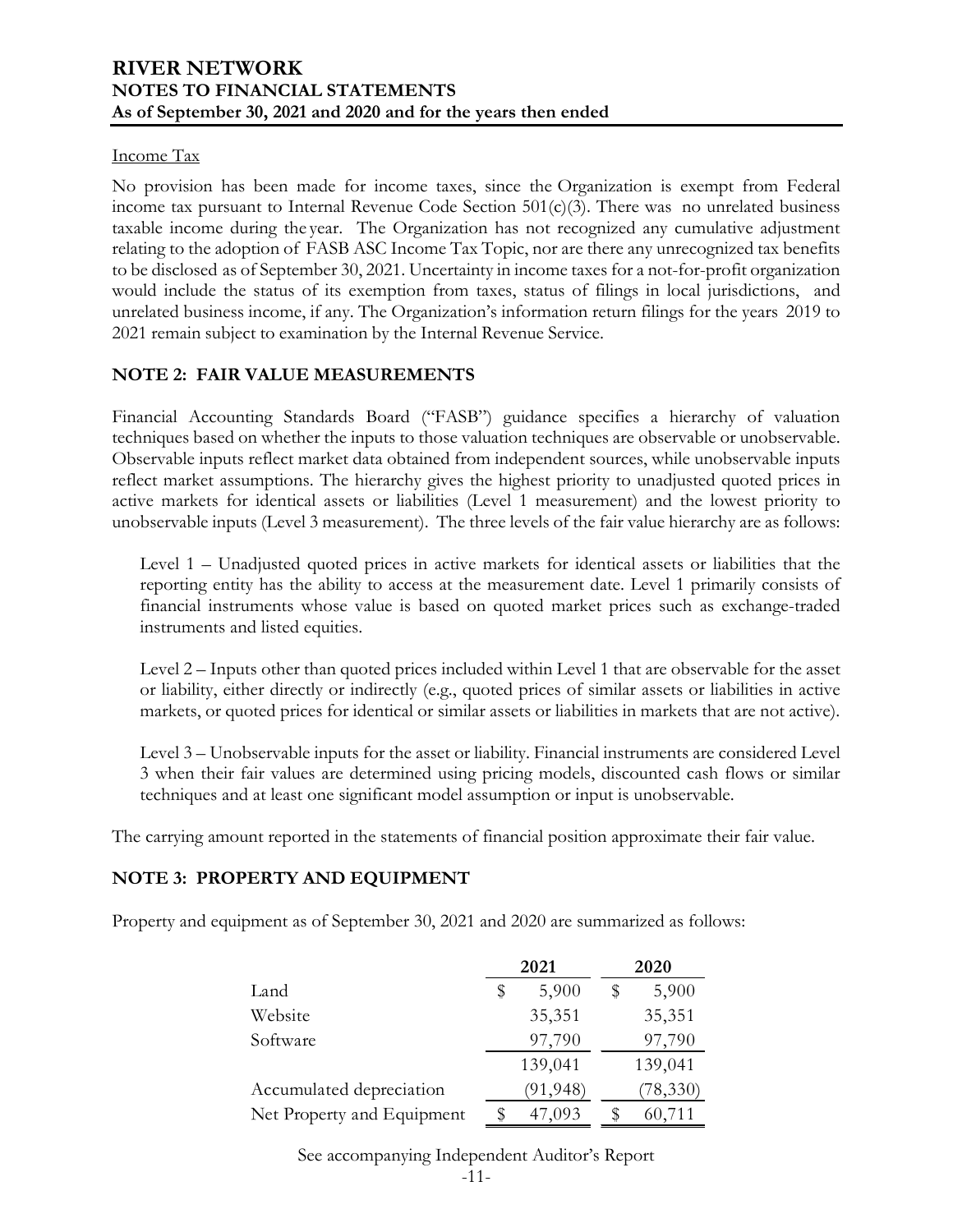Depreciation expense for both the years ended September 30, 2021 and 2020 totaled \$13,618 and \$20,688, respectively.

## **NOTE 4: LINE OF CREDIT**

In June 2018, the Organization secured a \$250,000 line of credit collateralized by all business assets, bearing interest at 1.5% over the prime rate, which was 5%. No balance was outstanding under this agreement as of September 30, 2021 and 2020.

## **NOTE 5: DONOR RESTRICTED NET ASSETS**

The following schedule summarizes the balance related to donor restricted net assets:

|                | 2021      |  | 2020      |
|----------------|-----------|--|-----------|
| River Programs | 1,391,451 |  | 1,425,018 |
|                | 1,391,451 |  | 1,425,018 |

## **NOTE 6: LEASE AGREEMENTS**

On December 6, 2020, the Organization entered into a 3-month lease with an opportunity for renewal with an unrelated party for office space in Boulder, Colorado, with monthly rent payments of \$1,600. At the request of the Organization, the terms of this lease are valid through December 2023.

Total lease expense for the years ended September 30, 2021 and 2020 was \$23,248 and \$44,562, respectively.

## **NOTE 7: EMPLOYEE RETIREMENT PLAN**

The Organization has a salary reduction contribution plan pursuant to Section 403(b) of the Internal Revenue Code covering substantially all employees. Under the plan, employees contribute a specified percentage of salary, or a fixed dollar amount, to the plan. The Organization may agree to make a discretionary and "nonelective" contribution to their employees' 403(b) plans. The Organization contributed \$52,521 and \$48,629 to the retirement plan for the years ended September 30, 2021 and 2020, respectively. All contributions are immediately vested to the employee.

## **NOTE 8: COMMITMENTS AND CONTINGENCIES**

The Organization has received grants from various sources for specific purposes that are subject to review and audit by grantor agencies. Such audits may result in grantor agencies requiring a reimbursement from the Organization for expenditures disallowed by the grant terms.

## **NOTE 9: CONCENTRATIONS**

The Organization has several sources of revenue, of which, the following were over 10% of total revenues for the years ended September 30, 2021 and 2020, representing a concentration risk: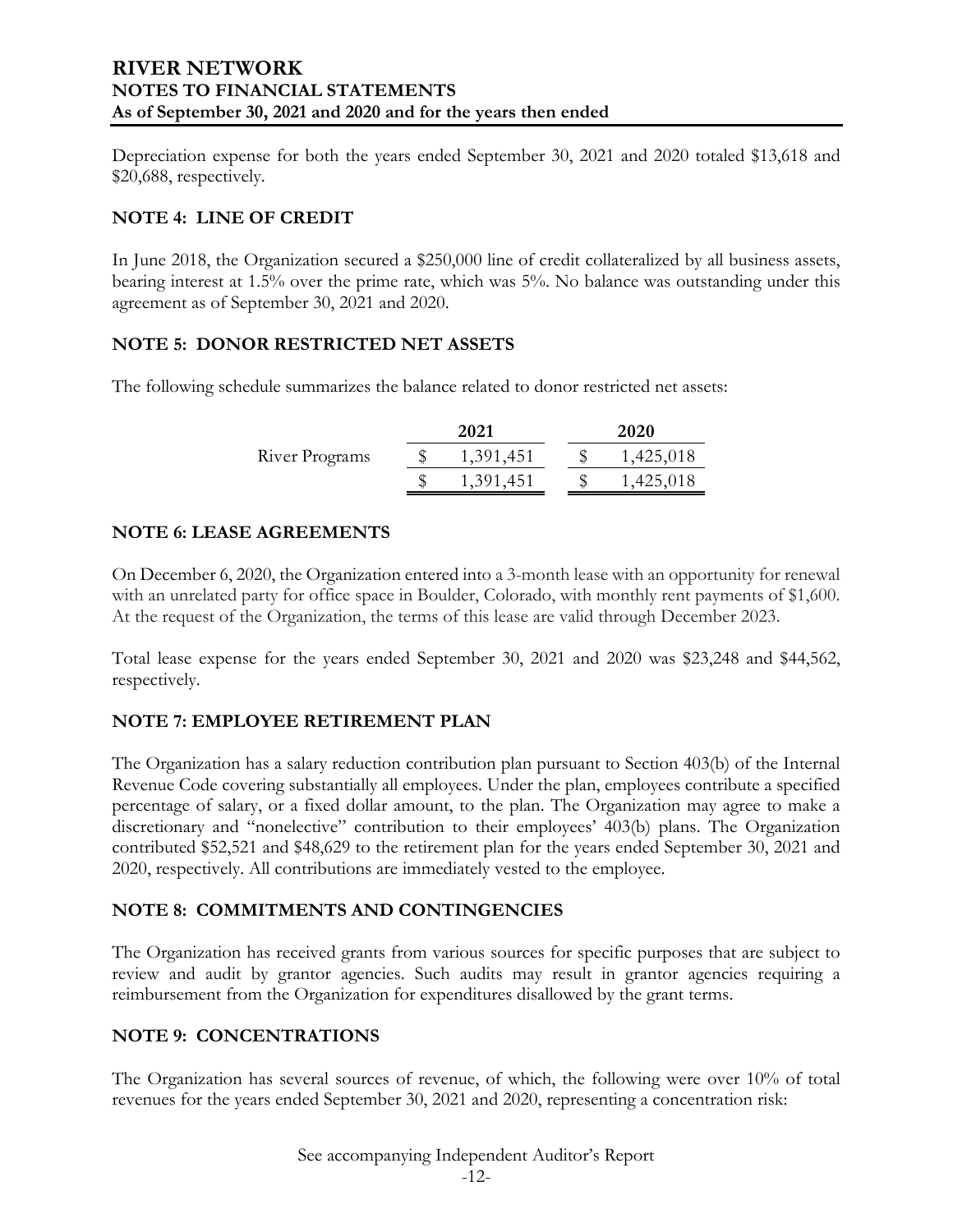Mott Foundation: During the year ended September 30, 2021, Mott Foundation revenue amounted to \$400,000 or 14% of total revenues. As of September 30, 2021, there were \$100,000 receivables from this donor, representing a concentration of credit risk of the receivables, where this receivable represents 21% of receivables.

Penn Foundation: During the year ended September 30, 2021, Penn Foundation revenue amounted to \$300,000 or 11% of total revenues. As of September 30, 2021, there were \$150,000 receivables from this donor, representing a concentration of credit risk of the receivables, where this receivable represents 21% of receivables.

Anheuser Busch: During the year ended September 30, 2021, Anheuser Busch revenue amounted to \$285,000 or 10% of total revenues. During the year ended September 30, 2020, Anheuser Busch revenue amounted to \$300,000 or 12% of total revenues.

Spring Point: During the year ended September 30, 2020, Spring Point revenue amounted to \$410,000 or 16% of total revenues. As of September 30, 2020, there were \$206,000 receivables from this donor, representing a concentration of credit risk of the receivables, where this receivable represents 62% of receivables.

## **NOTE 10: COVID-19**

On May 13, 2021, the Organization received a \$123,250 Employee Retention Credit from the Internal Revenue Service under the Infrastructure Investment Jobs Act. The credit was recorded as a reduction to salaries and wages in the statement of functional expenses.

On April 30, 2020, the Organization received a loan of \$244,532 from the SBA made available under the Paycheck Protection Program implemented under the CARES Act. The Organization met all conditions of the loan and it was forgiven. During the year ended September 30, 2020, the loan was recognized as a government grant based on meeting forgiveness criteria.

## **NOTE 11: LIQUIDITY**

Financial assets available for general expenditure, that is, without donor or other restrictions limiting their use, within one year of the statement of financial position date, comprise the following where financial assets consist of the Organization's cash and receivables:

| Financial Assets at Year End                                                           | \$2,884,373 |
|----------------------------------------------------------------------------------------|-------------|
| Less: Funds unavailable for general expenditures due to contractual or donor-          |             |
| imposed restrictions (time or purpose)                                                 |             |
| Restricted by donor with time or purpose restriction                                   | (1,391,451) |
| Financial assets available to meet cash needs for general expenditures within one year | \$1,492,922 |

The Organization's liquidity management plan includes maintaining at least 180 days of budgeted general operating expenses in unrestricted cash. The Organization also has a bank line of credit in place to fund an additional ninety days of general expenditures.

See accompanying Independent Auditor's Report